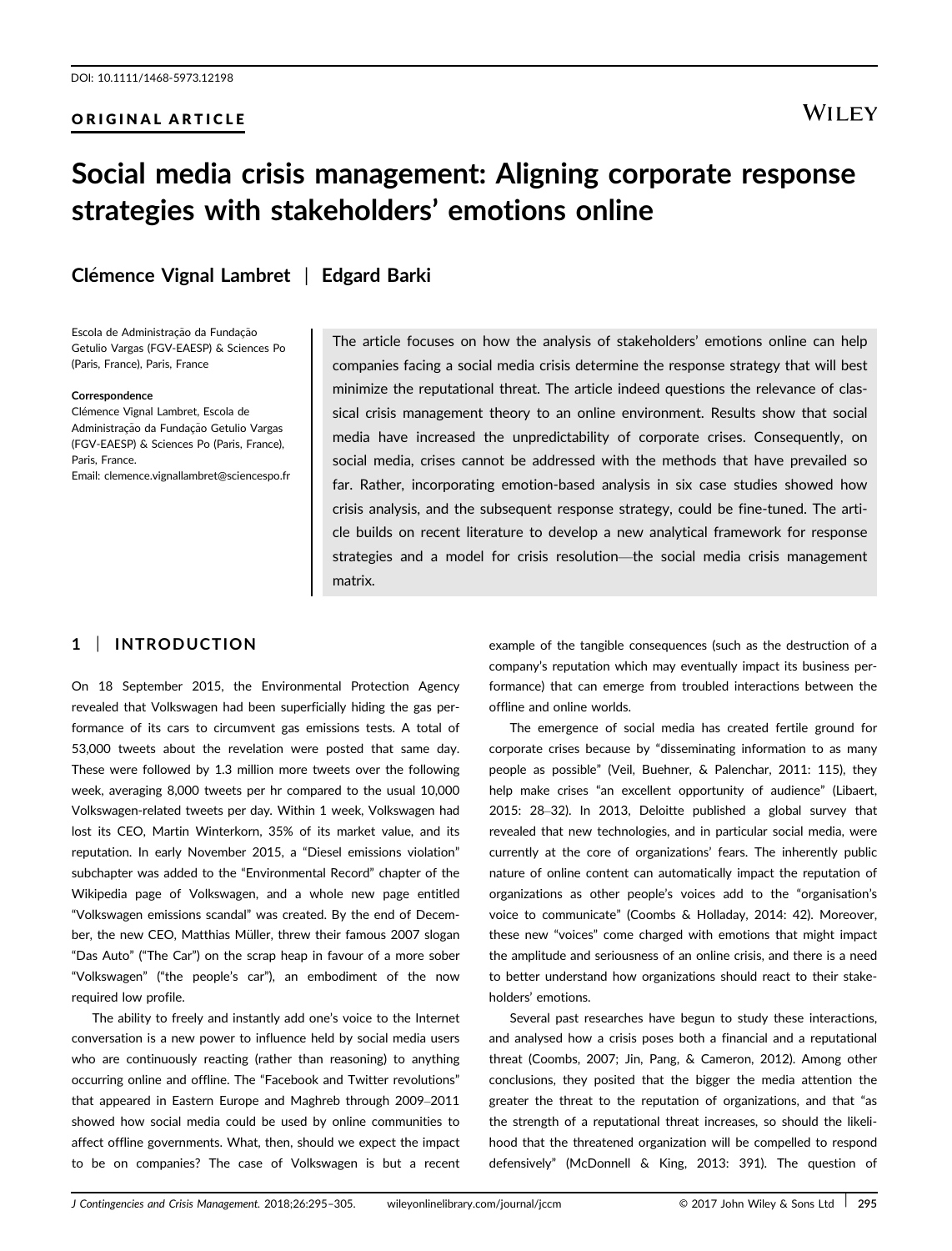whether defensiveness is relevant and strategic has however seldom been studied.

The link between social media and corporate crises is a topic of growing popularity among researchers. In 2008, Gonzales-Herrero & Smith explained how the Internet could both trigger and facilitate crises, with significant implications for crisis management. Going further, various studies have explored the relationship between social media and corporate reputation (Aula, 2010; Pfeffer, Zorbach, & Carley, 2014); these paved the way for new studies centred on how to integrate social media into crisis planning (Brummette & Sisco, 2015; Libaert, 2015; Ott & Theunissen, 2014; Veil et al., 2011). Meanwhile, other studies have focused on online crisis communication and have initially suggested the relevance of conducting cognitive and emotional analyses of stakeholders' online behaviours (Schultz, Utz, & Göritz, 2011; Sweetser & Metzgar, 2007). Eventually, a few authors attempted to propose new analytical frameworks and response strategies to social media crises (Coombs, 2007; Jin, Liu, & Austin, 2014; Jin, Pang, & Cameron, 2007, 2009; Jin et al., 2012). The literature offered various approaches to the study of social media and companies' interactions and how these have impacted the ways in which organizations address crisis management.

These studies were either organization-centric or stakeholder-centric. On the one hand, the work of authors such as Aula (2010), Pfeffer et al. (2014) or Veil et al. (2011), although a priori interested in the relationship between organizations and their stakeholders through social media, centred their analysis on the companies themselves and only partially approached the stakeholders, regarding them as one exogenous factor in reputational crises. On the other hand, authors such as Sweetser and Metzgar (2007) or Jin et al. (2007–2014) integrated social media stakeholders more comprehensively into their analyses and have begun drafting innovative strategies centred on stakeholders to manage and respond to social media-induced corporate crises. However, these studies are still in their early stages, and none has brought together the different findings of either category in an integrated way to propose an up-to-date and encompassing work on how social media corporate crises can be managed.

Consequently, the objectives of this article are three-fold: (i) to enrich the current literature by providing an analysis of crisis management in a social media context that balances the organizationcentric and stakeholder-centric approaches, (ii) in particular, to further deepen findings on cognitive analyses by examining the role of emotions conveyed by online stakeholders on the definition of a response strategy, and (iii) to propose a new framework for social media crisis management that builds on and integrates past studies.

We organize the rest of the article as follows: we first provide a brief overview of the significant crisis management literature with a focus on social media to identify the theoretical foundations for our framework, which we present in the second section. Next, we present the chosen methodology. Then, we analyse six cases of corporate crises from France and Brazil to test our model. Finally, we suggest ways to adjust our model and further discuss how social media impact corporate crises, offering insights into the new role of emotions in the definition of an efficient response strategy.

#### 2 | THEORETICAL BACKGROUND

Typologies of crises are transversal and hinge on various defining components such as nature (crises can be technical, political, accidental, etc.), origin (internal or external crises) (Coombs, 2007; Jin et al., 2014; Lagadec, 1993; Libaert, 2015; Westphalen, 1992), and intensity (length and force of impact) (Vanderbiest, 2014). These typologies successfully encompass the complex character of crises, but they do not fully factor in the newest component: social media.

#### 2.1 Traditionally, corporate crisis management is organization-centric

Crisis management benefits from a wide literature. Various authors such as Fink (1986), Coombs (1999), or Gonzales-Herrero and Smith (2008) developed "cyclical" analyses of crises with the ambition to "plan for the inevitable." According to their models, crises move through different phases, and crisis management is a process that allows each phase to be effectively addressed to prevent or lessen the damage a crisis can cause to the organization and its stakeholders.

Other authors such as Lagadec (1993), Piotet (1991) or Westphalen (1997) have focused more on the communication component of crisis management and analysed the different responses given by companies during crises. The observed and recommended reactions vary from denying the crisis and responsibility (e.g., "refusal," "silence," "attack") to acknowledging the crisis and responsibility (e.g., "transfer," "conflation," "acknowledgement," etc.), depending on the objective pursued by the organization.

Ultimately, these different models developed between the 1980s and early 2000s approached crisis management with two main principles: prevention and tailored communication. These constitute the classical theory of crisis management and are based on the belief that organizations can exercise control over their environment.

However, Gonzales-Herrero and Smith (2008) argued that the audience has been gradually fragmenting and that online, it is given the opportunity to voice a multitude of opinions. In this new "manyto-many" dynamic, social media can accelerate crises (e.g., an offline crisis is relayed on social media, where it may gain momentum, which worsens the offline crisis) or create them (e.g., a tweet triggers an online crisis with potential offline consequences). Social media have become a sound box by "breaking the boundaries of space and time characterizing traditional media" (Libaert, 2015: 32).

Kaplan and Haenlein (2010:61) defined social media as "a group of Internet-based applications that [...] allow the creation and exchange of User Generated Content." Social media embody many "public places," where a wide array of stakeholders can and do add their voice(s) to the organization's, especially during crises (Coombs & Holladay, 2014: 42). As such, social media crises can emerge online from issues whose nature is often very subjective, uncertain, or hazy (Bloch, 2012) such as perceptions of corporate behaviours.

Consequently, the development of the Internet (and by extension, social media) has made the risks faced by companies as well as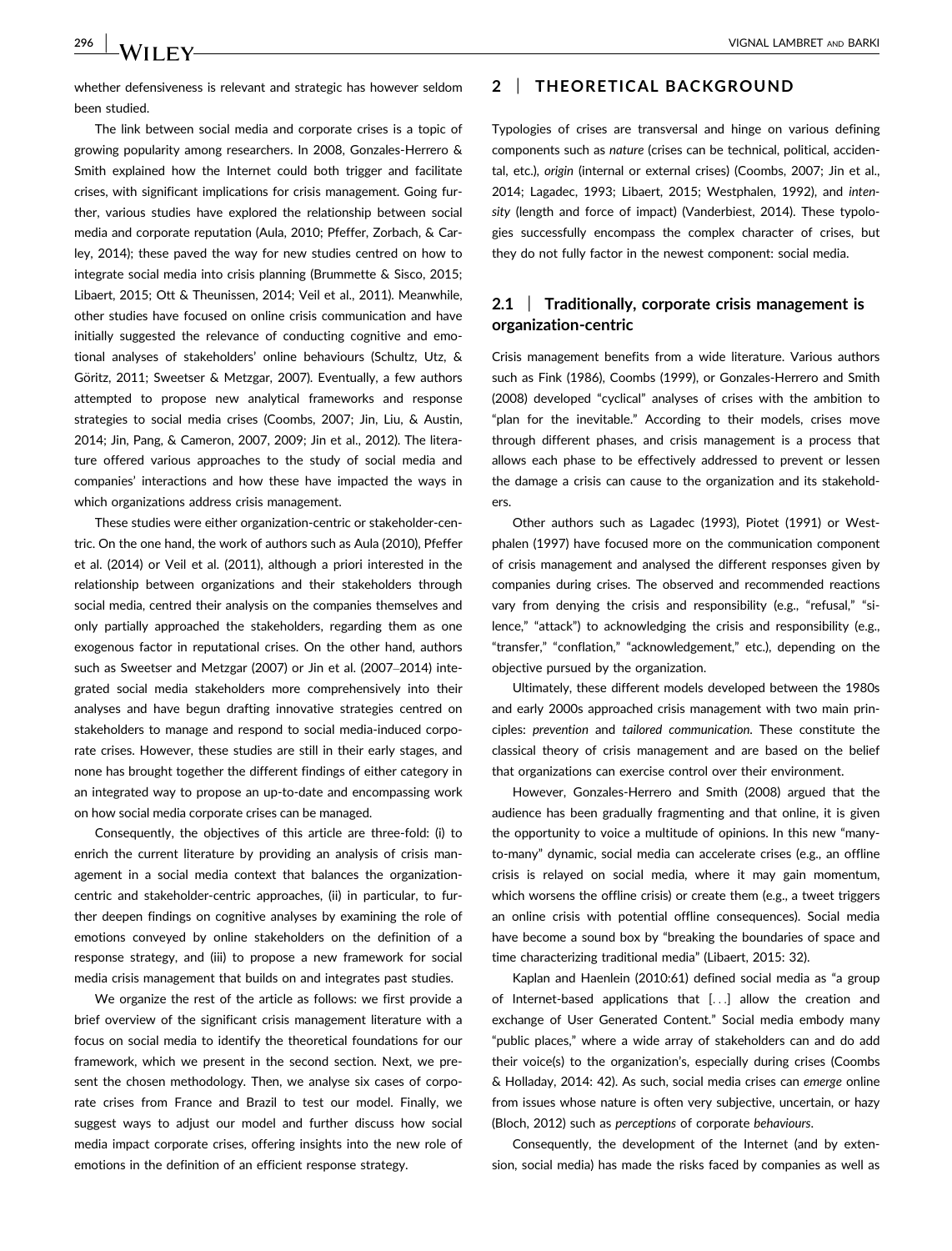the types of crises they can experience more complex and threatening: "anyone can instantly have a megaphone and access to millions of people" (Wigley & Zhang, 2011:3). This unpredictable and worldwide exposure may result in "negative mainstream media coverage, a change in business process, or financial loss" (Owyang, 2011).

As such, crisis management in a social media context cannot merely focus on predicting the development of the crisis, as social media crises are, by nature, unpredictable (Bloch, 2012). It requires new tools that add to and go beyond classical prevention plans. However, the existing literature is mainly composed of general sets of guidelines such as the need to "Fix objectives and be responsive" (Libaert & Westphalen 2014:48–52) or principles ("do not delete negative customer reviews from your Facebook page") that are not tied to any particular context.

#### 2.2 | Social media have redefined the way organizations and stakeholders communicate

In 2017, Facebook, Twitter, and YouTube had a cumulated 3.48 billion users. If Instagram, Snapchat, WhatsApp, and Tumblr are included, that number reaches 5.9 billion users. Taking into account that a social media user has on average five different accounts, we find that more than 15% of the world population owns at least one social media account. This suggests that a new power lies in the connected hands of stakeholders, whether customers or potential customers. For example, Bloch (2012) and Brummette and Sisco (2015) focused on how individuals could now challenge organizations in visible ways by creating, forwarding and consuming information online. Wigley and Zhang (2011:3), Aggergaard (2015:11), and Austin, Liu, and Jin (2012:201) analysed how people could use social media to shape the "public narrative" of a crisis and "fulfil [their] informational and emotional needs related to the crisis." Last, some have highlighted the growing role played by social media users in shaping organizational reputations: Aula (2010:48) suggested that reputation is the aggregation of stakeholders' shared interpretations of the organization ("ambient publicity"), and Pfeffer et al. (2014:118) coined the term "online firestorms" to define "instant waves of criticism (...) [that] appear without warning" and that are "predominantly opinion (...) thus having a high affective nature" with a "huge impact on a company's reputation."

Therefore, social media change the ways in which organizations and stakeholders can communicate, and there is an expanding literature on the incorporation of social media into crisis management and communication. Several authors (Brummette & Sisco, 2015; Libaert, 2015; Ott & Theunissen, 2014) have implied that social media should be built into crisis planning. Weiner (2006) called for the necessity to "satisfy the demands of today's information and media dynamic." Booz Allen Hamilton issued a report (2009) that concluded that the "new challenges" posed by social media required that they be "embedded in the corporate communication strategy," while Veil et al. (2011) collected best practices to optimize social media integration into communication strategy.

Social media impact the efficiency of crisis communication, as shown by the findings of Eriksson (2012), Sweetser and Metzgar (2007), and Schultz et al. (2011). These studies looked at how and what organizations were communicating and what effects these communications produced on stakeholders. In addition to strategies identified by Lagadec (1993), Piotet (1991), Westphalen (1997), and Diers and Donohue (2013) have compiled a more recent taxonomy of crisis response "tactics" to be used by organizations. These "message strategies" may be "Future-oriented" (e.g., "selfenhancement," "excellence"), "Aggressive" (e.g., "framing the crisis," "anti-social"), "Defensive" (mix of defensive and accommodative responses), or "Affirming Amplification" (positive messages). However, from the different models that have been developed in an attempt to draft effective communication strategies in the context of a social media crisis, three of them, detailed in Table 1, are more aligned to our research, since they offered analyses grounded on similar assumptions. In particular, stakeholders were a fullfledged determinant in these strategies, which also relied on emotion analysis.

|  |  |  |  |  | <b>TABLE 1</b> Models of communication strategies |  |
|--|--|--|--|--|---------------------------------------------------|--|
|--|--|--|--|--|---------------------------------------------------|--|

| <b>Authors</b>                                     | Model                                                                                                    | <b>Takeaway</b>                                                                                                                                                                                                                | <b>Findings</b>                                                                                                                                                                                                                                 |
|----------------------------------------------------|----------------------------------------------------------------------------------------------------------|--------------------------------------------------------------------------------------------------------------------------------------------------------------------------------------------------------------------------------|-------------------------------------------------------------------------------------------------------------------------------------------------------------------------------------------------------------------------------------------------|
| Jin et al. (2007,<br>2009, 2012)                   | <b>Integrated Crisis</b><br><b>Mapping</b><br>Conceptualization of<br>stakeholders' emotions             | Determining the origin of the crisis (external/<br>internal and public/internal) allows determining<br>and anticipating the emotions that stakeholders<br>are likely to feel when facing the crisis                            | Three dominant emotions: anger, sadness, and<br>fright<br>Differ according to 3-criteria origin of the crisis:<br>internal-external, personal-public, and unnatural<br>-natural                                                                 |
| Coombs (2007)                                      | <b>Situational Crisis</b><br>Communication Theory<br>Evidence-based guidance<br>for crisis communication | The degree of responsibility for the crisis<br>attributed by stakeholders to the organization<br>allows determining the type ("cluster") of the<br>crisis and is positively correlated to the width of<br>reputational threat. | Three clusters: victim, accidental and preventable<br>Maximize reputational protection by identifying<br>the cluster and reacting accordingly.<br>Two strategies: defensive (deny, diminish) and<br>accommodative (rebuild and bolster)         |
| Austin et al.<br>$(2012)$ and Jin<br>et al. (2014) | Social-Mediated Crisis<br>Communication<br>Determination of best-<br>suited responses<br>strategies      | The response strategy should be consistent with<br>the crisis origin and the emotions it triggers                                                                                                                              | The crisis origin can trigger attribution dependent<br>or attribution independent emotions to which the<br>response, its content, form (social media,<br>traditional media, WOM), and source (third party<br>or organization) should be adapted |

Source: Elaborated by the authors from the work of Jin et al. (2007, 2009, 2012), Coombs (2007), Austin et al. (2012) and Jin et al. (2014).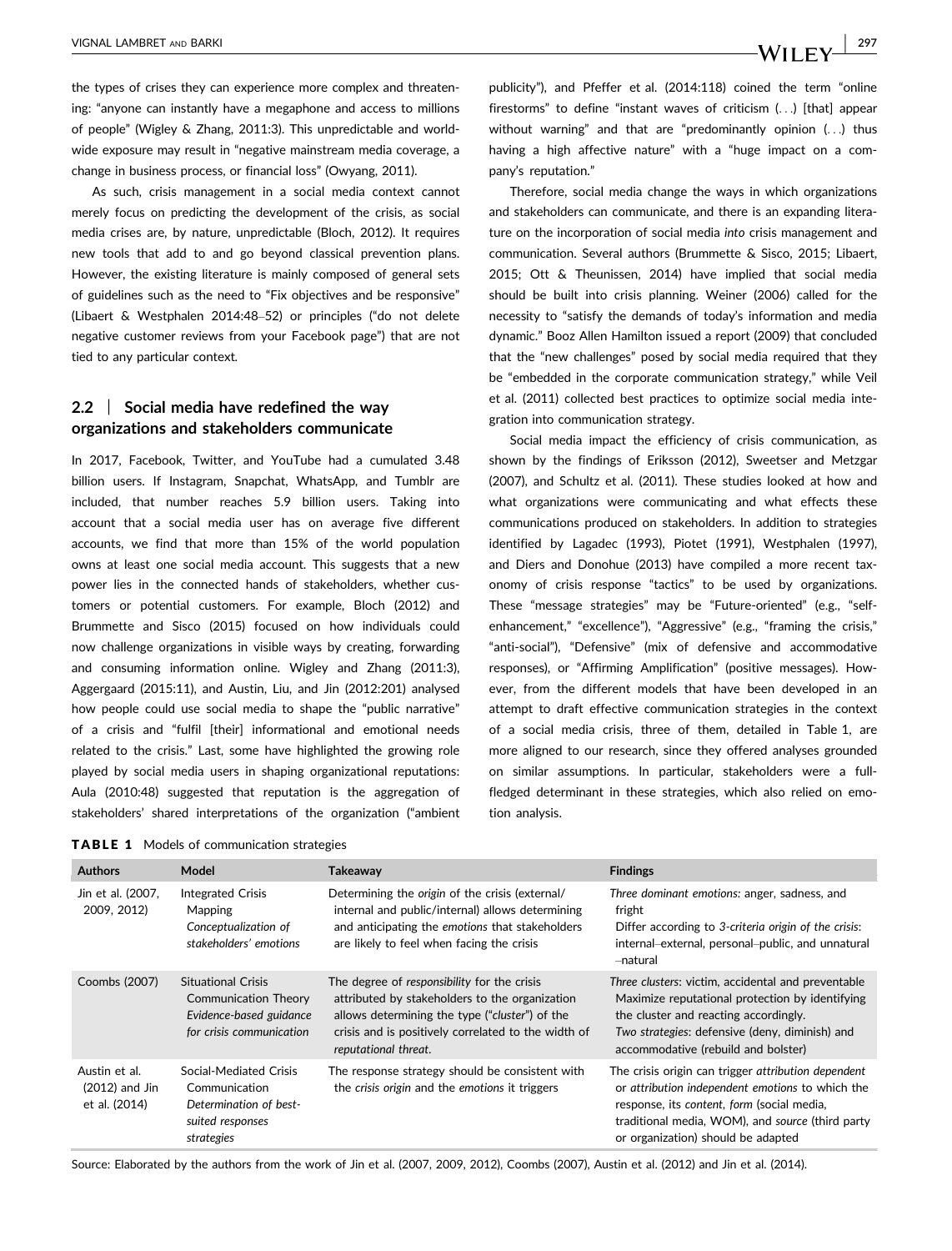Literature developed from the early 2000s onwards reflects a shift from the static, organization-centric classical paradigm and highlights models based on more dynamic and flexible frameworks adapted to social media crises.

#### 2.3 | This research: linking stakeholders' emotions and response strategies

Our study addresses the dynamics between stakeholders expressing emotions on social media and organizations once a corporate crisis breaks out online, and focuses in particular on response strategies.

Based on the models in Table 1, our theoretical proposition (Figure 1) is that the definition and choice of the best response strategy are based on the connection between the origin of the crisis, the degree of attribution of responsibility for the crisis, and the stakeholders' emotions in reaction to the crisis.

We suggest a matrix (Figure 2) articulating these commonalities to build a comprehensive framework. It is built on two axes of analysis: the degree of attribution of responsibility for the crisis by stakeholders (abscissa) and the origin of the crisis (ordinate). According to Coombs (2007), organizations undergoing crises can bring an accommodative or a defensive response to stakeholders. An



FIGURE 1 Framework: response strategy definition. Source: Elaborated by the authors



**FIGURE 2** The social media crisis management matrix. Source: Elaborated by the authors from the work of Jin et al. (2007, 2009, 2012), Coombs (2007), Austin et al. (2012) and Jin et al. (2014)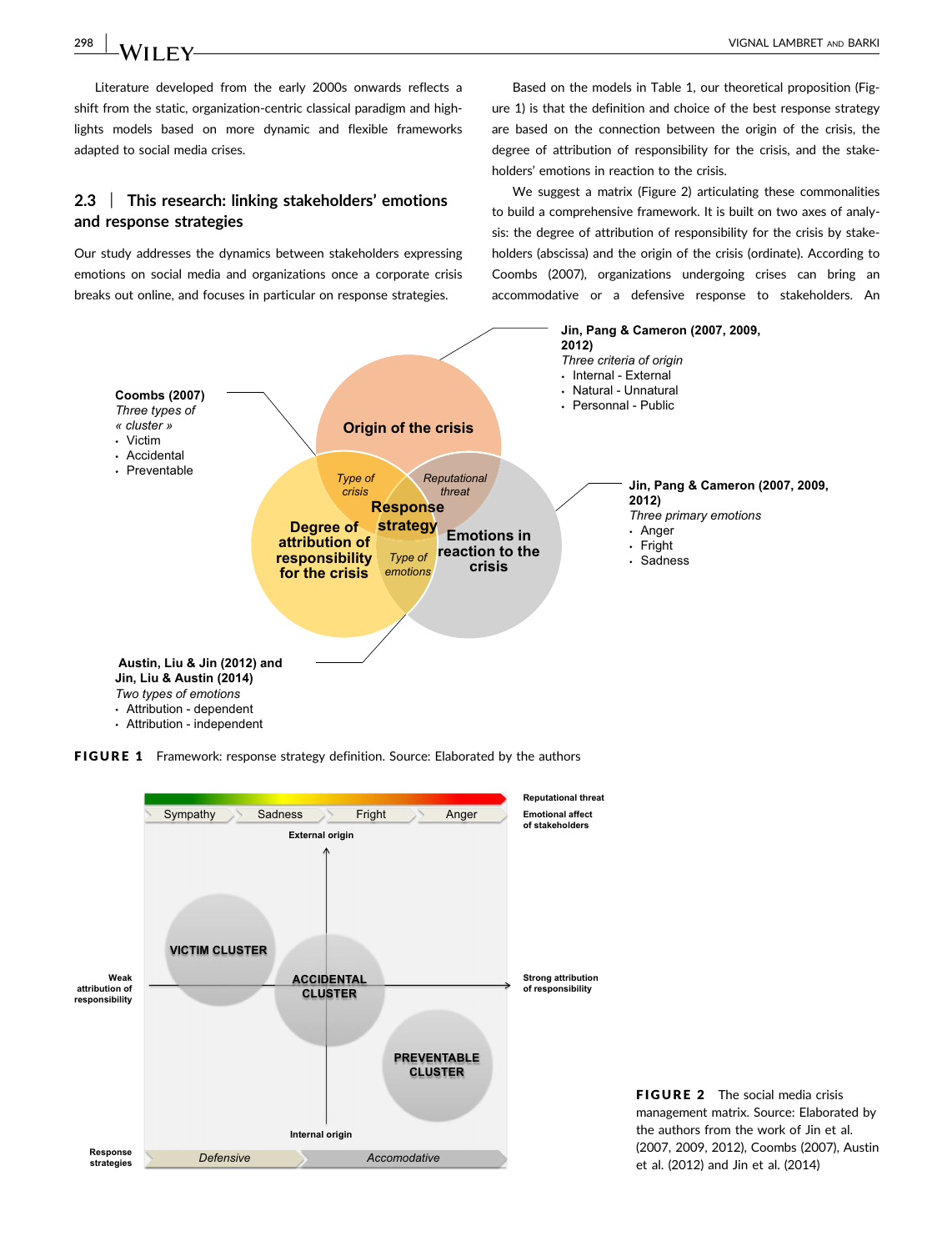accommodative strategy aims to generate, improve (rebuild approach), or develop (bolstering approach) reputational assets by offering symbolic or material aid to stakeholders. A defensive strategy, however, aims to either detach the organization from the crisis (deny approach) or to minimize the responsibility of the organization in the crisis (diminish approach).

We suggest that the optimal response strategy depends on the width of the reputational threat, which is determined by three interconnected forces: the emotional response of stakeholders, the origin of the crisis, and the degree of attribution of responsibility.

The reputational threat spectrum goes from left, the mildest threat, to right, the strongest threat. The emotions of stakeholders identified by Austin et al. (2012) and Jin et al. (2014) are ordered according to their relation to the reputational threat spectrum: from less negative emotions (attribution independent: sympathy and sadness) to more negative emotions (attribution dependent: fright and anger).

The matrix allows the crisis to be analysed from different angles and should help when determining an efficient response strategy, that is, one that minimizes the reputational threat. For instance, if one knows the crisis cluster, one can easily identify the type of emotions likely to be felt by stakeholders and hence the degree of reputational threat, which ultimately indicates what response strategy should be favoured to balance the threat. Conversely, if one knows the dominant stakeholder emotion, one obtains an indication of the degree of responsibility attribution; this, with the crisis origin, allows the crisis cluster to be determined and hence the response strategy. We aim to verify whether the matrix we propose is an acceptable method for determining the appropriate response strategy.

#### 3 | METHOD

Our method was based on a case study approach, with the objective of testing the framework proposed (Eisenhardt, 1989). The study was restricted to French and Brazilian organizations although there may have been more striking cases from other countries.

Brazil and France are countries with similar uncertainty avoidance, but with a different level of individualism. According to Hofstede's classification, Brazil is a collective society, where the communication style is context-rich, and France is very individualistic, where Cartesian culture usually excludes the display of strong emotions.

These similarities and differences present an interesting setting to understand crisis management across different contexts.

Our methodology was divided into four steps: case selection, comments selection, comments classification, and analysis.

#### 3.1 | Case selection

The choice of the cases to be analysed was based on two principles.

First, building on Gonzales-Herrero and Smith (2008) and Owyang (2011), we selected six cases in which crises had either been triggered or facilitated by social media and that were no older than 3 years old.

Second, we searched for cases that illustrated different types of crises as characterized by Coombs' clusters: "victim" (the organization is also a victim of the crisis), "accidental" (actions leading to the crisis were unintentional), and "preventable" (the organization knowingly took actions that eventually led to the crisis). For each case, we identified the source of the crisis (e.g., a tweet, a catastrophe, etc.) to determine whether the origin was internal or external. The origin of the crisis corresponds to the ordinate of our matrix, which, in the classical crisis management theory, is used as the sole determinant of the response strategy (Table 2).

#### 3.2 | Comments selection

After selecting the cases, identifying their origin and the social media (Facebook, Twitter, and YouTube) posts relating to them, we analysed stakeholders' emotions as expressed online. To do so, for each crisis, we retrieved all comments posted by stakeholders in the 12 months following the crisis and copied them to a new file. These were numbered, and we selected randomly for each case at least 5% of the total comments, except for one case with a substantial number of comments and homogenous content (Coca-Cola). In total, 207 comments, whether in French or in Portuguese, were extracted and analysed. Although this study is not quantitative, the sample of 207 comments offered a satisfactory identification of the emotions of the stakeholders, as the results of the analysis were quite homogenous across each case's sample. For harmonization purposes, the comments were translated into English.

#### 3.3 | Comments classification

We then sent them in the original and translated versions to three colleagues. We asked them to analyse each comment and to write

| <b>TABLE 2</b> Summary of the cases according to Coombs' type of crisis |  |  |  |
|-------------------------------------------------------------------------|--|--|--|
|-------------------------------------------------------------------------|--|--|--|

| <b>France</b> |                   |                                            | <b>Brazil</b>    |                   |                                            |  |
|---------------|-------------------|--------------------------------------------|------------------|-------------------|--------------------------------------------|--|
| Case          | Date of break out | Coombs type of crisis/<br>origin of crisis | Case             | Date of break out | Coombs type of crisis/<br>origin of crisis |  |
| <b>RATP</b>   | <b>April 2015</b> | Preventable/internal                       | Skol             | February 2015     | Preventable/internal                       |  |
| <b>SNCF</b>   | <b>July 2013</b>  | Accidental/external                        | Samarco          | November 2015     | Accidental/external                        |  |
| AirFrance     | October 2015      | Victim/internal                            | Coca-Cola Brasil | September 2013    | Victim/external                            |  |

Source: Elaborated by the authors on the basis of Coombs' (2007) work.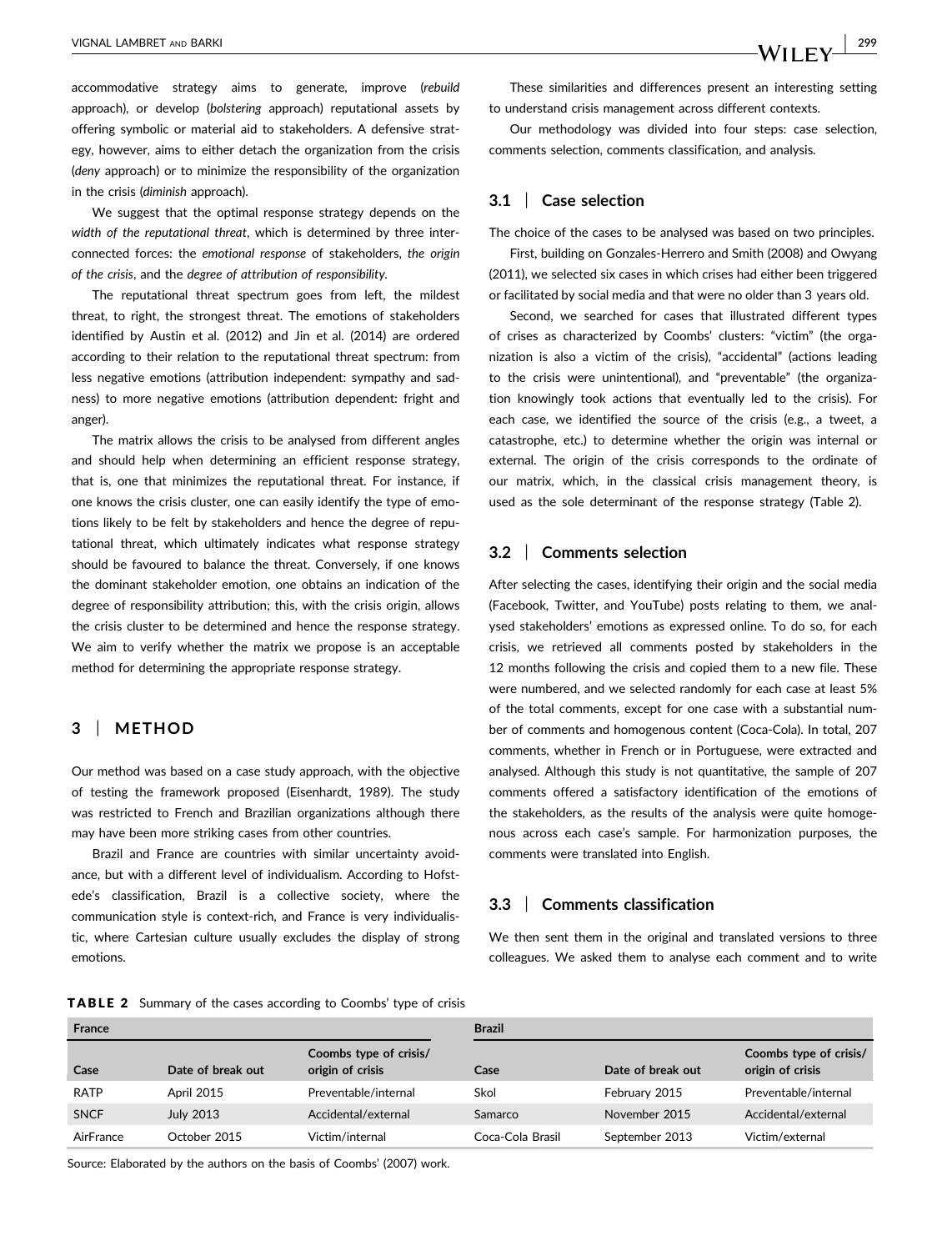#### TABLE 3 Summary of selected samples

| Crisis      | Source(s) of comments                                                             | Social medium<br>of origin | Number of<br>comments<br>selected | Total number<br>of comments |
|-------------|-----------------------------------------------------------------------------------|----------------------------|-----------------------------------|-----------------------------|
| <b>RATP</b> | Di Falco's first tweet that launched the crisis                                   | Twitter                    | 25                                | 133                         |
| Skol        | Pri Ferrari's post that launched the crisis                                       | Facebook                   | 28                                | 567                         |
| <b>SNCF</b> | SNCF's post announcing the train accident                                         | Facebook                   | 24                                | 171                         |
| Samarco     | Samarco CEO's post-collapse video                                                 | Facebook                   | 42                                | 840                         |
| AirFrance   | Video of the two executives fleeing the<br>strike and AirFrance promotional video | YouTube and<br>Facebook    | 37                                | 264                         |
| Coca-Cola   | R7's video about a customer                                                       | YouTube                    | 51                                | 8.610                       |

down which emotion out of the four in the model (sympathy, sadness, fright, and anger) appeared to be the main emotion conveyed in each comment. Our own analysis was then added to the results. This proceeding was meant to limit the bias that would have been introduced if only our perceptions were used. The final results were aggregated to discover the proportion of each emotion in each sample of comments and therefore to single out the prevalent emotion conveyed by stakeholders for each crisis (Table 3).

#### 3.4 | Analysis

The last step of our methodology consisted in a thorough analysis of each case aimed at comparing the strategy chosen by the company to the strategy recommended when using the matrix. To analyse the organizations' response strategies, we monitored the corporate reactions to the crises on the online press (major newspapers), corporate blogs, and social networks (Facebook, Twitter, and YouTube).

#### 4 | CASE ANALYSIS

#### 4.1 | Preventable crises

#### 4.1.1  $\parallel$  France: RATP—Les Prêtres' ad campaign "to the benefit of the Orient Christians"

Les Prêtres is a popular French music band composed of three Catholic priests. In early 2015, they released a promotional campaign for an upcoming concert, where they added a banner noting that the profits of the show would be "to the benefit of the Orient Christians," a religious community suffering from ISIS domination in the Middle East. The Parisian public transportation company, the RATP, was violently attacked in early April 2015 after the lead singer from Les Prêtres (Mgr Di Falco) revealed on Twitter the RATP's decision to remove this note on the claim that such a poster was against the "necessary neutrality of public service in a context of armed conflict abroad."

In this case, the primary emotion expressed in the Twitter comments that were analysed was anger (72%), followed by sadness (20%), signalling a high reputational threat. The vast majority of reactions denounced the decision as "censorship" and intimated that the RATP should take responsibility. One example comment was "Very shocked. I'm outraged by this idiotic behaviour. They are just supporting the massacres in Orient." The origin of the crisis is internal, as it stems from RATP's decision to remove the mention. According to the matrix, the crisis belongs to the preventable cluster, and RATP should choose an accommodative response.

However, RATP adopted a fully defensive strategy: they continuously denied responsibility and grounded their position on legal arguments only. They first adopted a deny approach, as they only replied with formal press releases filled with legal vocabulary (e.g., "principle of neutrality," "strict rule," "general terms and conditions"). They then moved to a diminish approach through accusatory releases with politically charged words (e.g., "growing difficulty to apply rules of neutrality and secularity ("Laïcité")"). One week later, after public stakeholders such as the Prime Minister openly positioned themselves (on Twitter) against the RATP's decision, they announced that they would reinstate the mention at their expense.

Overall, the RATP's management of the crisis had several flaws. From the beginning, they adopted a haughty position in which they rejected responsibility using the law to oppose their stakeholders' emotions. Their response tone was rational, whereas their stakeholders' tone was emotional. They also used polemical terms ("laïcité") in a politically tense context in France. Last, there was a gap between the medium of their answer (press releases) and that of their stakeholders' reactions (Twitter), which is the ultimate proof of their inability to tune in to their stakeholders. Their defensive response strategy signalled that they considered themselves to be a victim of the crisis. The fundamental need would have been to contextualize the stakeholders' emotions to respond correctly, that is, accomodatively.

#### 4.1.2 | Brazil: Skol—the polemical Carnival ad campaign

Manufactured by AB InBev, Skol is a famous and popular Brazilian beer brand, whose image is associated with fun and parties. Skol launched an advertisement campaign during the Carnival 2015 and was immediately called out on social media by two women, a blogger and a journalist, because the different promotional supports revolved around the theme of a loss of control, with slogans such as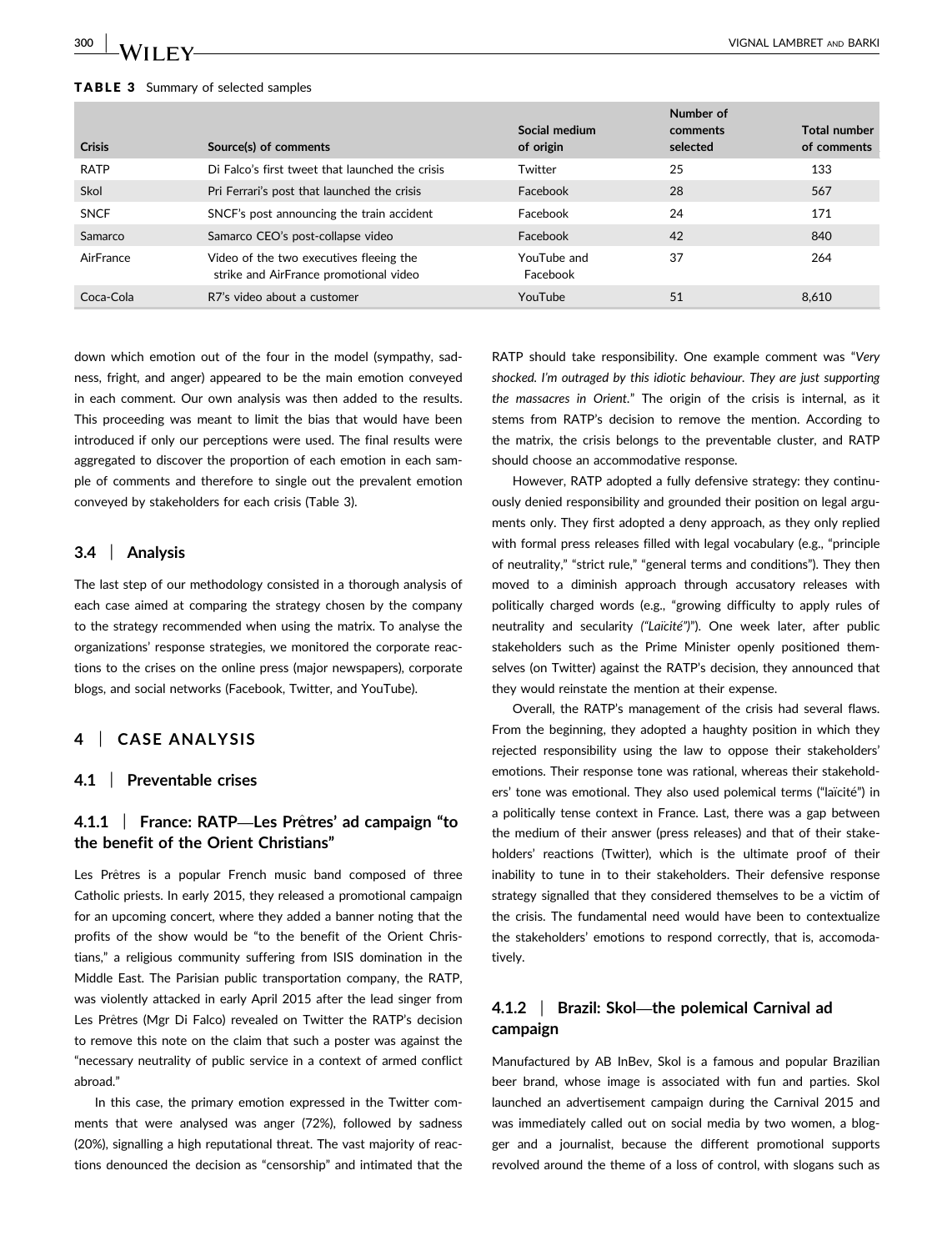"say yes before you know the question" or "leave 'no' at home." The two women claimed the campaign was irresponsible in the Carnival context as it appeared to be promoting rape through messages that could be read as incentives to lower vigilance. Their reaction on Facebook, spoofing Skol's campaign to denounce it (they added an "and bring 'never'" to the "leave 'no' at home" poster) instantly went viral.

The organization's marketing campaign was heavily denounced and vilified, as 70% of the comments sample conveyed anger compared to 14.5% conveying sympathy and 15.5% conveying either sadness or fright. It also fuelled a heated debate on the potential sexism of Skol's posters. For example, one woman claimed on Facebook that In reality, it does not matter what Skol wants to say, the fact is that is has a double meaning, and if it does, everyone can understand whatever they want. (...) it's the Carnival period people...the world is sexist (...). A man, however, replied that today everything has a double meaning or is subject to interpretation...There will always be someone to take it to the extreme or interpret negatively. Today, the world is boring. Together, the anger expressed in most of the messages and the internal origin (Skol's campaign) places the Skol scandal in the preventable cluster of the matrix, calling for an accommodative response.

Skol's response was partially accommodative. The company mixed a deny strategy (they identified the director of marketing as a scapegoat), a diminish strategy (they claimed a lack of intent), and a rebuild strategy (they immediately withdrew the polemical posters and apologized). This strategy was successful because they quickly perceived the viral potential of the post and addressed it adequately: the crisis was therefore resolved in less than a day. Interestingly, at the instigation of their new marketing director, Skol partnered with an association to launch the initiative "#WhistleAgainstAssault" during Carnival 2017, where the brand distributed rape whistles to women and promoted slogans such as "your respect makes me dance" (bolstering approach).

#### 4.2 | Accidental crises

#### 4.2.1 | France: SNCF—the train accident of Brétigny-sur-Orge

The SNCF is the French national railway service and manages most of the train traffic in France. The train system is frequently used and benefits from a strong reputation for safety. However, in July 2013, the train joining Paris to Limoges derailed a short time before arrival, killing seven passengers and injuring more than thirty. The accident was particularly shocking because it occurred in the middle of summer (high traffic period) and 2 days before France's National Day (14 July). Investigations were immediately conducted to confirm a suspected technical problem as the cause of the accident, and the SNCF was placed under formal investigation for involuntary manslaughter and negligence leading to injury.

Our sample was extracted from comments posted under the SNCF's Facebook announcement of the tragedy (on 12 July). A total of 54% were considered to convey sadness, followed by fright (19%). According to the matrix, the predominance of sadness and the supposed external technical cause indicate an accidental crisis, which calls for a mix of defensive and accommodative responses.

Less than one hour after the accident occurred, SNCF communicated on Twitter and labelled the situation as a "railway accident," thereby externalizing the origin of the crisis. On social media, SNCF focused on a purely accommodative strategy, mixing both a rebuild response (emotionally charged tweets or posts) and a bolstering response (reimbursement of all cancelled trips), while maintaining frequent and transparent points of information about the investigations throughout the crisis. On 30 July, they tweeted that the situation was "back to normal" on the railways, thus putting an end to the crisis.

Such a quick reaction ensured SNCF's "ownership" of the crisis before it could even break out. It allowed them to frame the crisis as they wanted because they appeared to be taking responsibility. This top-down, proactive communication, mixing both emotional responses (e.g., condolences) and full transparency (e.g., detail of every action undertaken by SNCF) prevented stakeholders from expressing primary emotions (such as anger) "in the heat of the moment<sup>"</sup>

The SNCF appeared to be fully involved in the crisis resolution, and they laid out a methodical, accomodative communication plan. By early on treating the crisis as if it was "preventable" (even before the results of the investigations), SNCF minimized reputational damage although it was proven months later that the accident was caused by insufficient maintenance.

#### 4.2.2 | Brazil: Samarco/BHP/Vale—the mining dam collapse in Minas Gerais

On 5 November 2015, in Minas Gerais, a state in the southeast of Brazil, a mining dam retaining approximately 60 million cubic metres of toxic waste collapsed, resulting in an enormous mudslide. It engulfed an entire village downstream, resulting in nearly seventy casualties. The mud reached the Atlantic Ocean at the end of November, after a 650 km journey through the Rio Doce river, killing thousands of animals, devastating protected rainforest areas, and leaving nearly 280,000 people without water. The catastrophe plunged Samarco, owned by Anglo-Australian BHP Biliton and Brazilian Vale, into an international communication turmoil and environmental crisis.

Given the tragic nature of the collapse, and because dam collapses are categorized as natural disasters in Brazilian law, we chose to analyse this case within the accidental cluster. Comments were extracted from a Facebook video released by Samarco on 6 November, one day after the collapse. It portrayed the CEO apologizing for the "accident" and announcing their intention to "keep necessary authorities informed of advancement" without providing any detail about potential casualties or the cause of the accident. A total of 67% of comments were considered to be conveying anger, followed by sadness (20%), which is consistent with the characteristics of a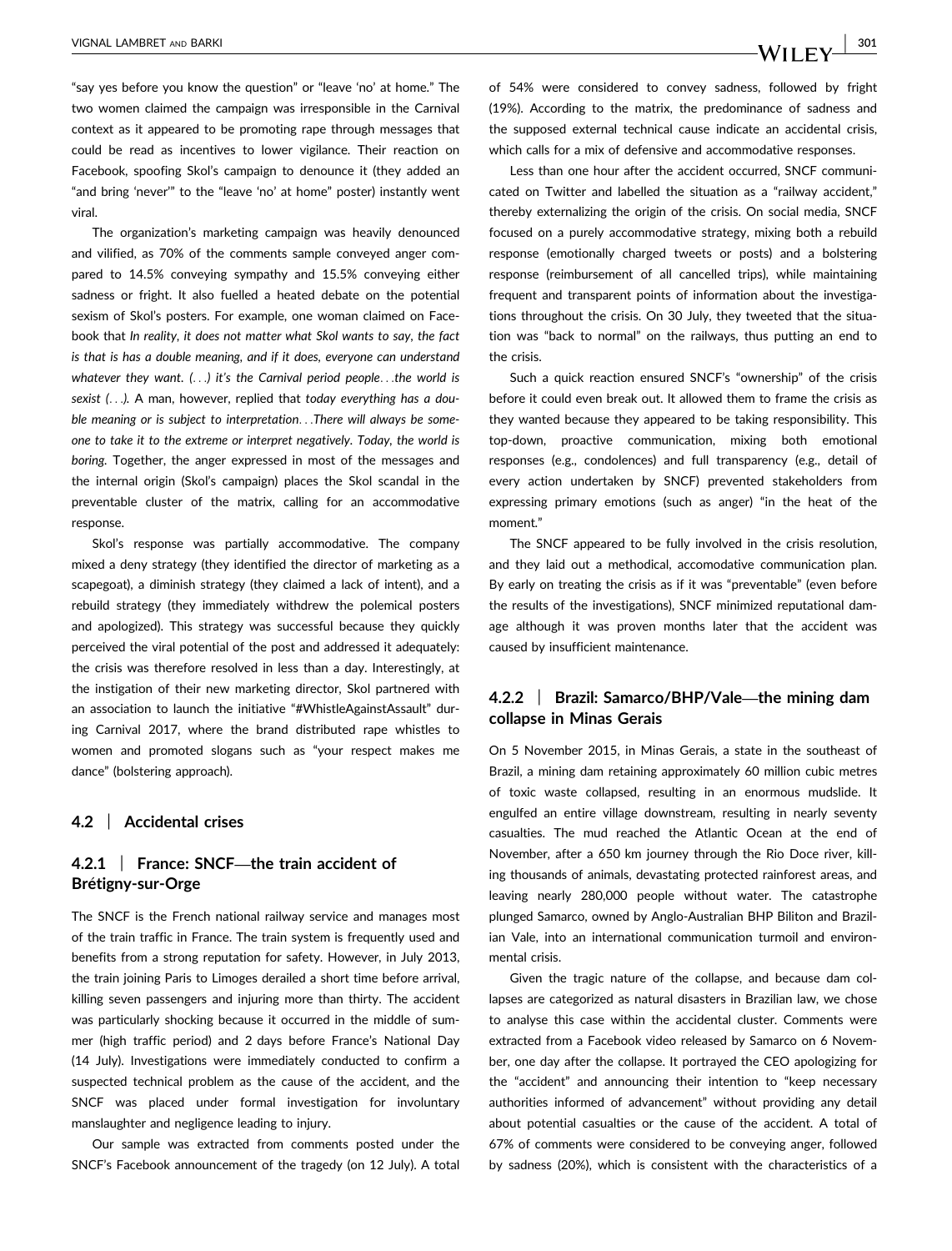preventable, rather than accidental, crisis and would indicate a mostly accommodative response.

Samarco reacted on the day of the collapse by publishing the first of 77 press releases. It stated that there had been "an accident in the dam" although it "was not possible to confirm the cause nor the number of victims"; this information was repeated one day later by the CEO in the video described above. On 8 November, the two parent companies started tweeting factual messages about the collapse, and both CEOs published a joint press release to "express their sympathy" on 11 November. Samarco alone produced on average three releases per day until December  $1<sup>st</sup>$ ; this strategy backfired as both national and international anger crystallized against the firm. Individuals created an unofficial Samarco Facebook page that allowed users to rate and review the company and invented the hashtag "#NãoFoiAcidente" ("it was not an accident"). Public personalities and entities, such as the Brazilian Minister of the Environment, President Dilma Rousseff, and the UN publicly blamed the company for their "civil-criminal responsibility" in the "environmental disaster."

The companies' response was mostly defensive. However, the anger expressed by different stakeholders after the collapse shows that the crisis was considered to be preventable. Samarco, BHP, and Vale attempted to frame the crisis as accidental (every press release mentions the "dam accident") and responded using both the deny and the diminish strategies. The companies never acknowledged responsibility, claimed to not understand what went wrong and focused only on promoting the actions undertaken to support the affected communities. The three companies produced a messy, multi-voice defensive response consisting of the personal involvement of three CEOs and an overload of press releases either praising Samarco's actions or denying public accusations. This response sent a strong signal of responsibility—although they intended the opposite effect—and prevented Samarco from forming a single clear response to stakeholders.

#### 4.3 | Victim crises

#### 4.3.1 | France: the AirFrance "shirt scandal"

AirFrance is the main French airline for passengers and airfreight and employs approximately 65,000 people. It has chronically been in deficit for the past decade and their latest plan, Perform 2020, presented in late 2014, was meant to significantly increase its operating results by 2017. However, in late September 2015, negotiations between the company and the unions came to an end as pilots refused the agreement. As a result, AirFrance announced the launch of a plan B based on the layoff of 2,900 employees. Unions called for a strike to occur in October 2015. The crisis broke out when the strike degenerated into workplace violence when some employees physically attacked two AirFrance executives. Images of the executives fleeing the strike with their shirts ripped off were broadcast and went viral worldwide, thus unsettling the already weakened AirFrance.

The AirFrance case was placed in the victim cluster because workplace violence is, according to Coombs, a victim cluster component. However, the overwhelming majority (95%) of comments we selected conveyed anger about the company, which places AirFrance in the preventable crisis cluster, requiring an accommodative response. The majority of the commentators considered violence to be a fair response to AirFrance's layoff plan. For instance, Jean-Luc Mélenchon (711,000 followers), leader of the radical left party in France, published a series of tweets strongly supporting employees: CEOs came and told 2,900 employees: sign here, you are dead! Is that social dialogue? or There is violence at AirFrance: 2,900 layoffs.

Four days after the incident and its worldwide broadcast, Air-France sent out an email to all of their clients and posted a video entitled "AirFrance is here for you!" shot in French only, on different social media. The video, which adopted a candid promotional tone, was poorly received. The video opened with the joyful speech of one of the two men who, days earlier, had been photographed escaping AirFrance by climbing a fence, his shirt ripped off. Overall, the video appeared to diminish the seriousness—or even deny the existence—of the situation and came off as hastily put up together.

Such a defensive reaction was not in tune with the stakeholders' anger and worsened the company's image crisis. Adopting an accommodative strategy by providing transparent information, acknowledgement and understanding of the context and a rebuild approach showing good will (e.g., a commitment to reopen dialogue with employees) would have likely minimized the damage.

#### 4.3.2 | Brazil: Coca-Cola Brasil and "the rat"

In September 2013, R7Urgente, a YouTube channel of Brazilian content provider R7, uploaded a video of their report on a customer claiming to have become heavily handicapped after drinking a glass of Coca-Cola. The video portrayed him as a formerly healthy and sporty man whose life had been ruined 13 years before after ingesting contaminated Coca-Cola. The customer claimed that he had bought six bottles of the soda and retained a bottle, apparently unopened, containing a rat's head, clearly visible on the YouTube video. The video was seen more than 4 million times and cast doubt on Coca-Cola Brasils' safety check processes.

A total of 69% of the sample comments were considered to convey sympathy for Coca-Cola (followed by sadness, 10.5%). The crisis origin is external, as it stems from the customer's claim. These characteristics point to a victim crisis in which defensive strategies are appropriate. Indeed, many commentators either championed the brand or pointed to the inconsistencies of the video. For instance, one user wrote Therefore, the soda burnt his organs but did not destroy the rat's head? Seriously?

Coca-Cola's response was successful. They adopted a defensive strategy based on denial of responsibility after they realized they were not being blamed online. They waited for 5 days before a formal reaction via a press release, which is a long time for a social media crisis but may indicate that they took the time to analyse their stakeholders' reactions and assess the reputational threat. Furthermore, playing for time prevented them from appearing guilty and threatened, and they used this opportunity to bolster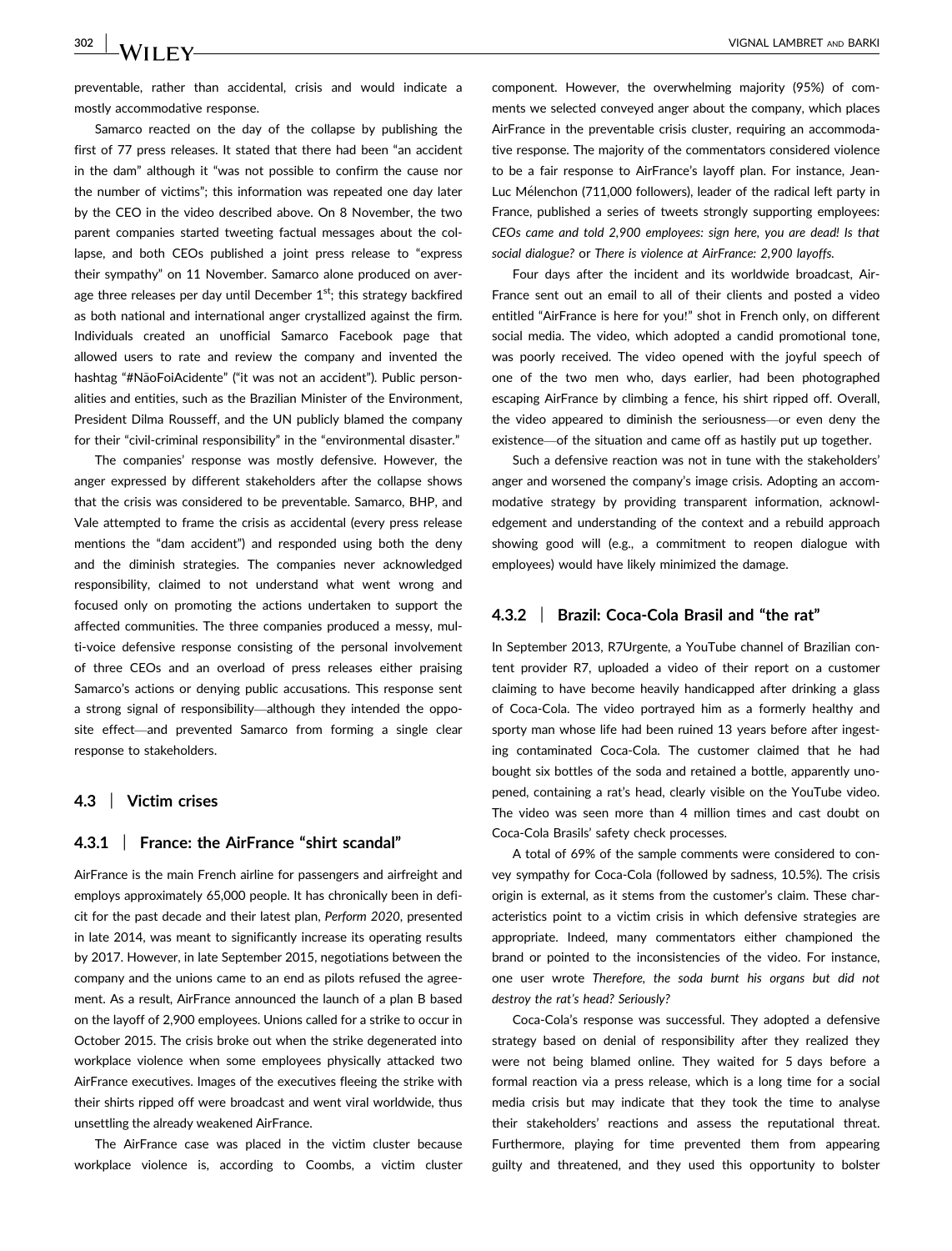

FIGURE 3 The social media crisis management matrix applied to the six cases. Source: Elaborated by the authors from the work of Jin et al. (2007, 2009, 2012), Coombs (2007), Austin et al. (2012) and Jin et al. (2014)

their reputation: they invited influential bloggers to inspect and film the safety check processes inside their factories, making them ambassadors of their brand and guarantors of their processes (Figure 3).

#### 5 | CONCLUDING DISCUSSION

The advent of social media has transformed the economy by empowering stakeholders as opposed to shareholders. Social media have "accelerated" time and greatly empowered instant messages and reactions, which constantly expose organizations' reputations and image.

Social media have made corporate crises even more unpredictable because they can be driven by irrationality. As such, they cannot be addressed with the methods that have prevailed to date and that rely on the neo-classical approach of an individual assumed to be rational ("homo eoconomicus"). Rather, the connected individual is defined by his or her emotional biases (behavioural approach).

Out of the six crises that were analysed, four turned out to be in the preventable cluster (RATP, Skol, Samarco, and AirFrance), one was successfully framed as accidental but treated as preventable (SNCF), and only one was an example of a victim cluster crisis (Coca-Cola). Such results suggest that the social media crises are polarized: the preventable cluster and the less prominent victim cluster appear the most relevant online although, as evidenced by the SNCF case, the accidental cluster exists but might be treated within the preventable cluster.

In the study, analysing the origin (internal/external) of crises did not suffice to determine the type of crisis or hence the type of strategy to adopt. Samarco and AirFrance had origins pointing to an accidental and a victim cluster, yet they ultimately experienced a preventable type of crisis. Therefore, factoring in the emotions of the stakeholders fine-tuned the crisis analysis (as expected from Figure 1) and pointed to different response strategies.

Our findings confirm the relevance of the new theory of crisis management calling for flexible and stakeholder-centric approaches. It also further demonstrates how stakeholders can weigh in on crisis development and resolution. In the manner of SNCF and Coca-Cola, companies must be able to better forestall and swiftly navigate the movement of opinions, however irrational, if they wish to minimize the threats of social media. Social media are governed by strong emotions (Pfeffer et al., 2014) that are both polarized and polarizing and that can snowball and spread worldwide instantly. Classical theory approaches crises in a rational way (i.e., leaving out emotions), which overlooks the quintessence of social media and today leads to partial analyses and consequently inappropriate response strategies. The purpose of the matrix is to help companies to grasp the seriousness of the crisis to determine an initial neutralizing response that can be tailored as the emotion-based analysis progresses.

Social media in a corporate environment thus changes several paradigms: in management (control vs. agility), communications (topdown vs. network, much shorter time horizon), and even KPIs (reason vs. emotion, shareholders vs. stakeholders). Hence, our study indicates that the companies that offered a response adapted to their stakeholders' emotions suffered less reputational damage than those who adopted a traditional, defensive strategy.

The matrix we proposed is an attempt to rationalize the choice of response strategy in an irrational environment and proved consistent in all six cases studied (Figure 4).

However, the use of secondary data analysis may have led to incomplete results, and the choice to analyse only recent Brazilian and French cases might have limited the number of available and relevant cases from other countries (e.g., the United States of America). It also may have limited the analytical distance, as some of the crises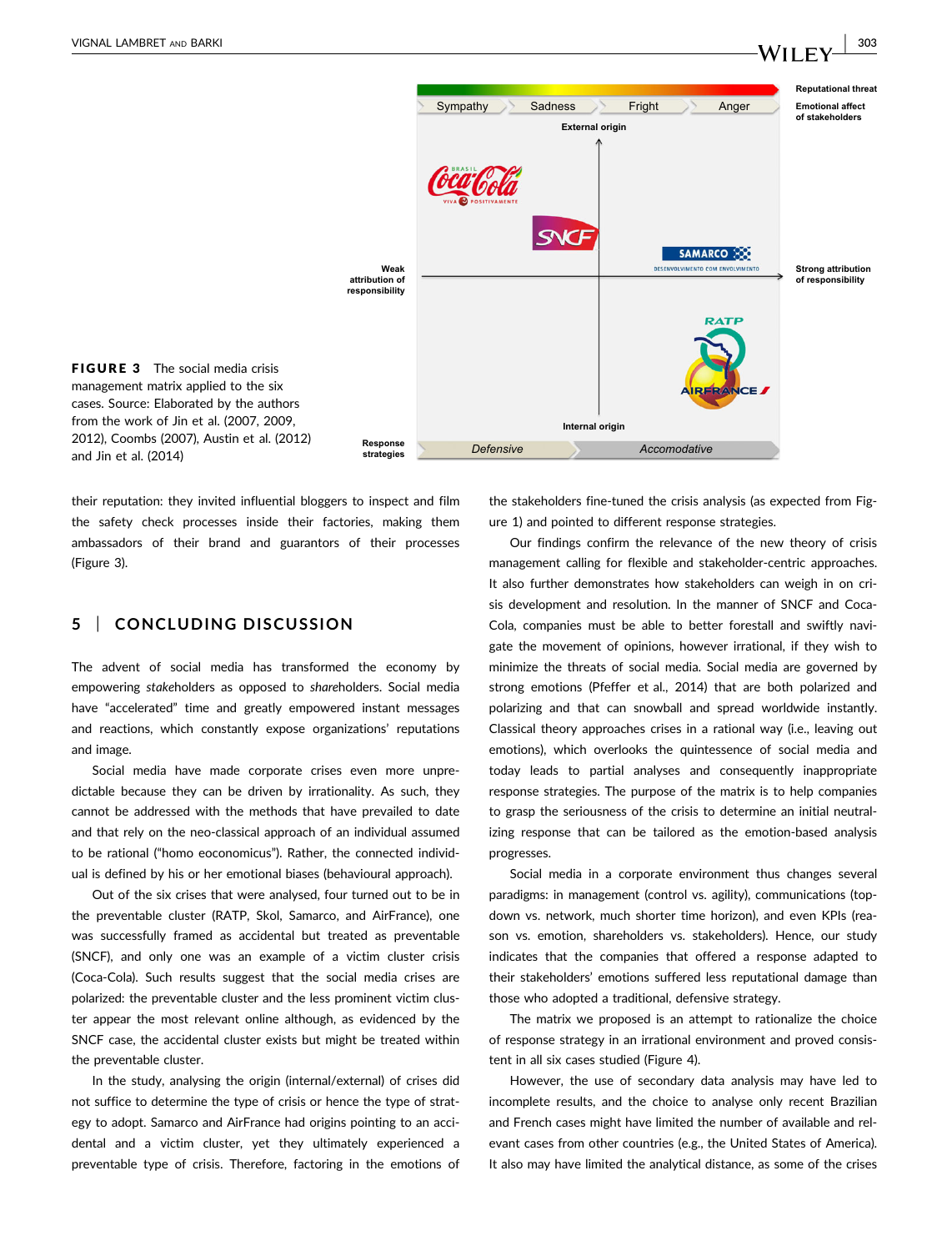

FIGURE 4 Reviewed social media crisis management matrix. Source: Elaborated by the authors from the work of Jin et al. (2007, 2009, 2012), Coombs (2007), Austin et al. (2012) and Jin et al. (2014)

were not yet resolved at the time of the study. In addition, it is necessary to further test the matrix with a larger number of cases and data to ensure consistency of findings.

In particular, the results of the emotion-based analysis could be dramatically sharpened using code and algorithms to systemize and extend the size of the comment samples. For companies, this would constitute a valuable database from which to draw patterns and strengthen their business intelligence tools. A 2015 white paper by Cognizant (Pachori 2015) showed that such databases could help to identify "triggers for a particular type of consumer sentiment or online behaviour." In that respect, Facebook's decision to launch "Facebook Reactions" in February 2016 may not be a mere coincidence.

#### REFERENCES

- Aggergaard, S. (2015). Crisis communications and social media: The game just got tougher. The Computer & Internet Lawyer, 32(8), 11–15.
- Aula, P. (2010). Social media, reputation risk and ambient publicity management. Strategy & Leadership, 38(6), 43–49.
- Austin, L., Liu, B., & Jin, Y. (2012). How audiences seek out crisis information: Exploring the social-mediated crisis communication model. Journal of Applied Communication Research, 40(2), 188–207.
- Bloch, E. (2012). Communication de Crise et Médias Sociaux. Paris: Editions Dunod.
- Booz Allen Hamilton (2009). Special report. Expert round table on social media and risk communication during times of crisis: Strategic challenges and opportunities. Retrieved from [http://www.boozallen.com/media/f](http://www.boozallen.com/media/file/Risk_Communications_Times_of_Crisis.pdf) [ile/Risk\\_Communications\\_Times\\_of\\_Crisis.pdf.](http://www.boozallen.com/media/file/Risk_Communications_Times_of_Crisis.pdf) Accessed 10 September, 2016.
- Brummette, J., & Sisco, H. (2015). Using Twitter as a means of coping with emotions and uncontrollable crises. Public Relations Review, 41, 89–96.
- Coombs, T. W. (1999). Ongoing crisis communication: Planning, managing, and responding. Los Angeles, CA: Sage.
- Coombs, T. (2007). Protecting organization reputations during a crisis: The development and application of situational crisis communication theory. Corporate Reputation Review, 10(3), 163–176.
- Coombs, T., & Holladay, S. (2014). How publics react to crisis communication efforts; comparing crisis response reactions across sub-arenas. Journal of Communication Management, 18(1), 40–57.
- Deloitte (2013). Exploring strategic risk: A global survey. Retrieved from [https://www2.deloitte.com/content/dam/Deloitte/global/Documents/](https://www2.deloitte.com/content/dam/Deloitte/global/Documents/Governance-Risk-Compliance/dttl-grc-exploring-strategic-risk.pdf) [Governance-Risk-Compliance/dttl-grc-exploring-strategic-risk.pdf](https://www2.deloitte.com/content/dam/Deloitte/global/Documents/Governance-Risk-Compliance/dttl-grc-exploring-strategic-risk.pdf). Accessed 10 September, 2016
- Diers-Lawson, A. R., & Donohue, J. (2013). Synchronizing crisis responses after a transgression: An analysis of BP's enacted crisis response to the Deepwater Horizon crisis in 2010. Journal of Communication Management, 17(3), 252–269.
- Eisenhardt, K. (1989). Building theories from case study research. Academy of Management Review, 14(4), 532–550.
- Eriksson, M. (2012). On-line strategic crisis communication: In search of a descriptive model approach. International Journal of Strategic Communication, 6(4), 309–327.
- Fink, S. (1986). Crisis management: Planning for the inevitable. New York, NY: AMACOM.
- Gonzales-Herrero, A., & Smith, S. (2008). Crisis communications management on the web: How Internet-based technologies are changing the way public relations professionals handle business crises. Journal of Contingencies and Crisis Management, 16(3), 143–163.
- Jin, Y., Liu, B., & Austin, L. (2014). Examining the role of social media in effective crisis management: The effects of crisis origin, information form, and source on publics' crisis responses. Communication Research, 41(1), 74–94.
- Jin, Y., Pang, A., & Cameron, G. (2007). Integrate crisis mapping: Toward a publics-based, emotion-driven conceptualization in crisis communication. Sphera Publica, 7, 81–95.
- Jin, Y., Pang, A., & Cameron, G. (2009). Final stage development of the integrated crisis mapping (ICM) model in crisis communication: The myth of low engagement in crisis. Paper presented at the 12th International Public Relations Research Conference, Miami, FL.
- Jin, Y., Pang, A., & Cameron, G. (2012). Toward a publics-driven, emotionbased conceptualization in crisis communication: Unearthing dominant emotions in multi-staged testing of the Integrated Crisis Mapping (ICM) Model. Journal of Public Relations Research, 24(3), 266–298.
- Kaplan, A., & Haenlein, M. (2010). Users of the world, unite! The challenges and opportunities of Social Media. Business Horizons, 53, 59– 68.